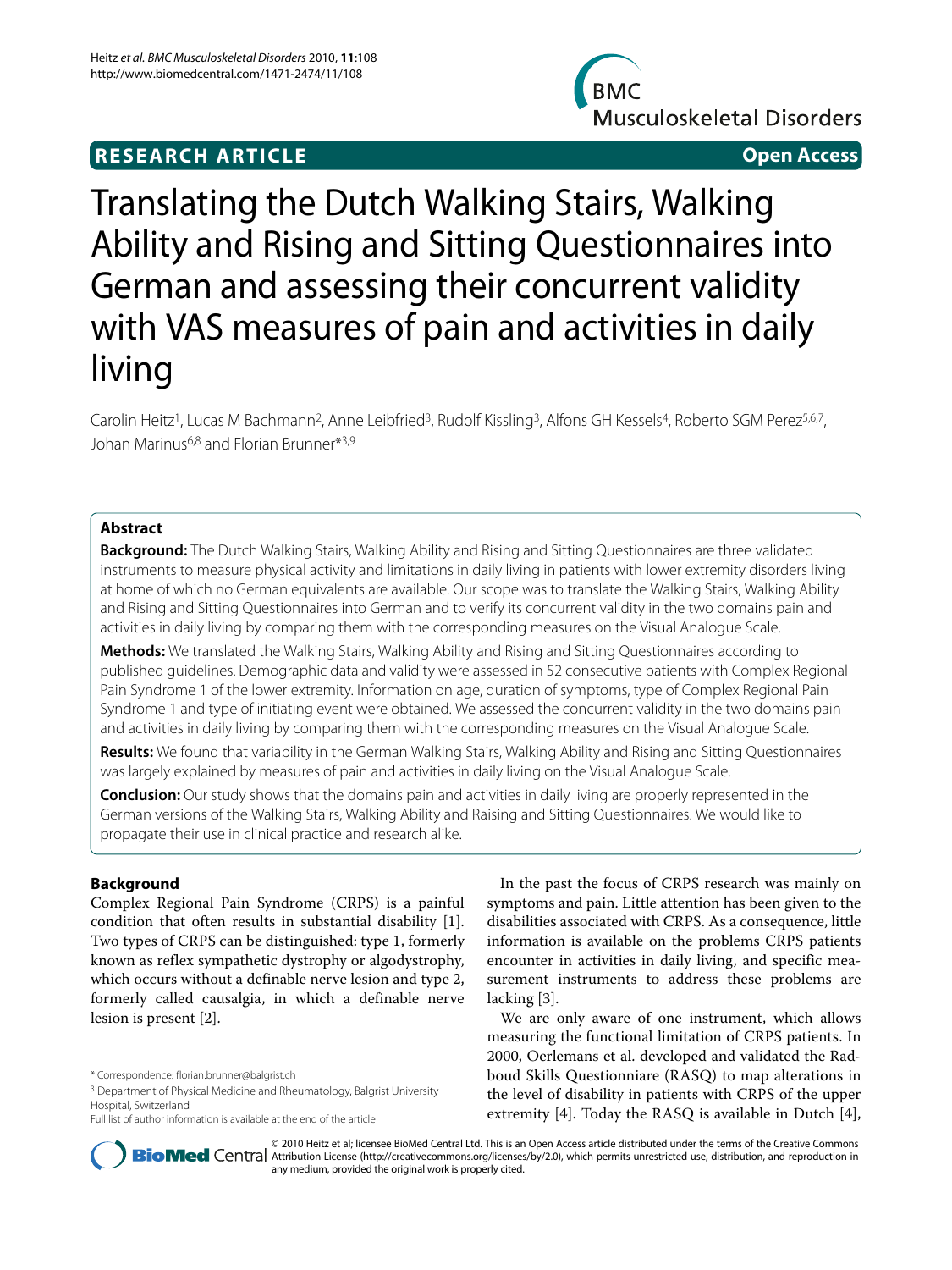English (not validated yet) and German language. Various instruments are available to measure activity limitations of the lower extremity [[5](#page-6-3)[-10](#page-6-4)], but we are not aware of a corresponding questionnaire for patients with CRPS 1 of the lower extremity. Most of these existing instruments do not provide a detailed measurement of activity limitation of the lower extremity perceived by the patients. Between 1996 and 2005 a Dutch group of researchers developed and validated three separate tools in Dutch assessing walking ability, including walking stairs, as well as rising and sitting [[11-](#page-6-5)[14\]](#page-6-6). These instruments were applied in various lower extremity disorders such as osteoarthritis, amputation, diabetic foot problems and CRPS 1. These instruments serve as disability measures in a large Dutch CRPS research consortium [http://](http://www.trendconsortium.nl) [www.trendconsortium.nl](http://www.trendconsortium.nl). Up to now, these instruments are only available in Dutch and English (not validated). In this paper we describe how we translated the Walking Stairs, Walking Ability and Rising and Sitting Questionnaires into German and how we verified its concurrent validity in the two domains pain and activities in daily living by comparing them with the corresponding measures on the Visual Analogue Scale (VAS).

## **Methods**

## **Recruitment sources and data acquisition**

We recruited patients from the outpatient clinic of Balgrist University Hospital, Zurich, Switzerland and through advertisements posted on two self-help homepages for patients afflicted with CRPS ([http://www.mor](http://www.morbus-sudeck.ch)[bus-sudeck.ch](http://www.morbus-sudeck.ch), [http://sudeck.foren-city.de\)](http://sudeck.foren-city.de). We included all eligible and consenting adult patients suffering from CRPS 1 of the lower extremity with fulfilled International Association for the Study of Pain (IASP) criteria, more than 18 years of age, illness duration of more than three months and the ability to complete the questionnaires. The study protocol was approved by the local Ethics Committee (Spezialisierte Unterkomission für Orthopädie der Kantonalen Ethikkommission, Zurich, Switzerland) and informed consent was obtained from all participants.

## **Assessment instrument**

The Walking Stairs [[14\]](#page-6-6), Walking Ability [\[13\]](#page-6-7) and Rising and Sitting Questionnaires [\[11](#page-6-5)[,12](#page-6-8)] aim at determining perceived activity limitations in patients with lower extremity disorders. They are self administered questionnaires including a total of 79 dichotomous items. The scores of the specific three subdomains can be calculated as well as the total score of all three questionnaires.

## **Translation process**

We followed a sequential forward and backward translation approach (see figure [1\)](#page-1-0) [[15\]](#page-6-9). Two professional trans-

<span id="page-1-0"></span>

lators translated the original Dutch version of the Walking Stairs, Walking Ability and Rising and Sitting Questionnaires into German. In a consensus meeting a rheumatologist, a specialist in physical medicine and rehabilitation, a physical therapist and an epidemiologist assessed the consistency of the translation and judged its face validity. They then agreed on the first German version for these formats. The questionnaires were pilot tested in five CRPS 1 patients to identify difficulties in comprehension and interpretation of the questions. In addition, we tested various possible wordings of items, answer choices and instructions if the translation team considered more than one possible version. A Dutch translator with experience in biomedical sciences but unaware of the original versions performed a backward translation of the German version into the source language (Dutch). A team of experts (a rehabilitation specialist, a rheumatologist, an epidemiologist and a physical therapist) compared the back translation with the Dutch versions to check for conceptual discrepancies. After a second pilot test ( $n = 5$  CRPS 1 patients), the translation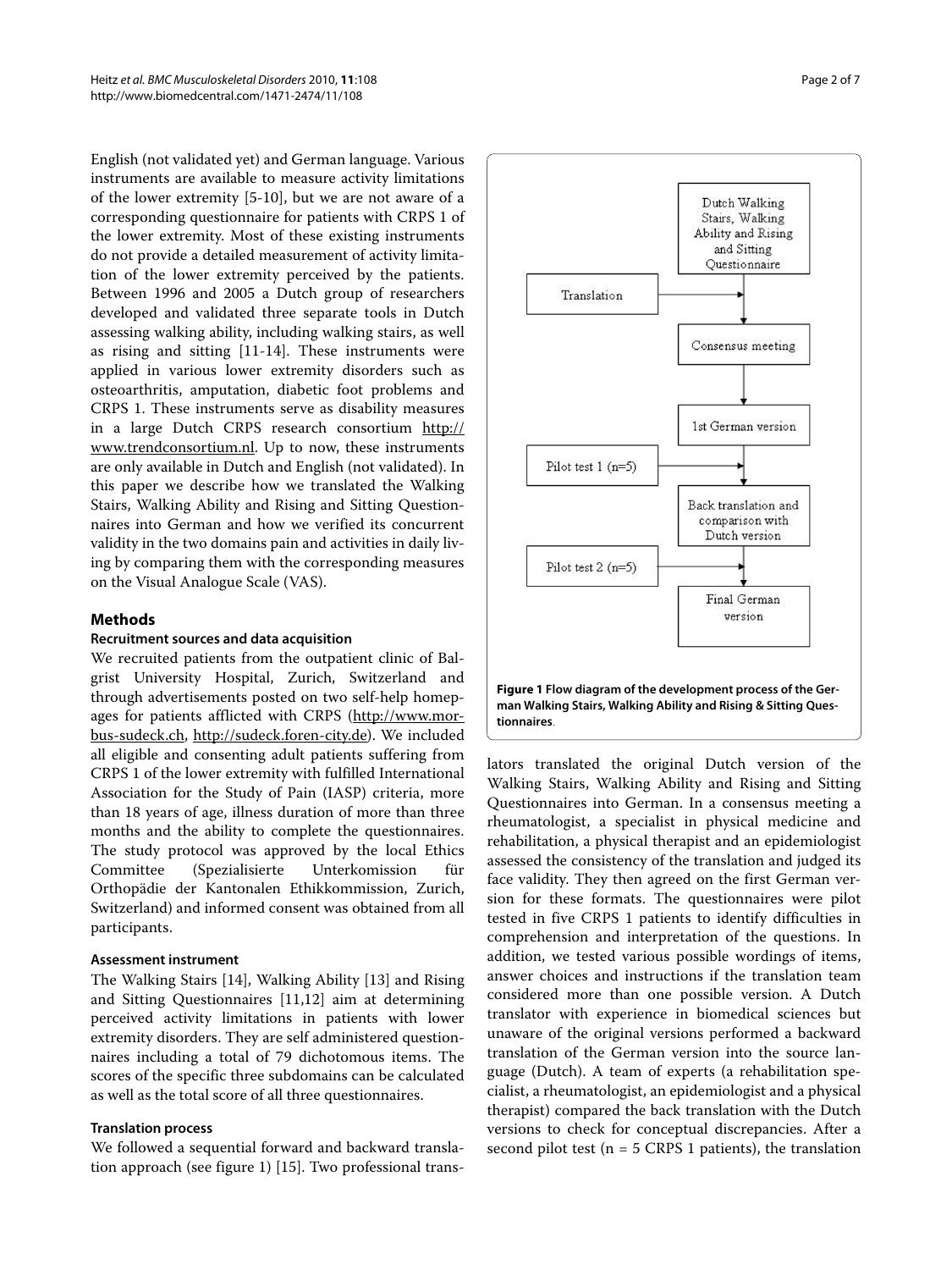team discussed the comments from these patients and decided in consensus on modifications. Finally, the experts approved the final German version of all three questionnaires.

## **Validation process**

All three questionnaires were offered to CRPS 1 patients meeting the inclusion criteria. Patients received the questionnaires either during a visit in our outpatient clinic or by mail. Participants were asked to complete the questionnaires during the same day and to mail them back to our institution. In order to assess the concurrent validity of the questionnaires, we assessed pain and self perceived restriction in activities in daily (ADL) living on the Visual Analogue Scale (VAS)  $(0 = no \, pain/restriction, 10 = worst)$ pain/maximal restriction). We hypothesized, that a higher score on the VAS (pain and ADL) is associated with a more severe functional impairment in CRPS 1 patients.

## **Statistical analysis**

Values are reported as mean  $\pm$  SD, medians and interquartile ranges (IQR) or as absolute number and percentage. Linear regression analysis and mean prediction interval were used to assess the relationship between the three questionnaires and the VAS pain respectively VAS of activities in daily living. A probability value of p < 0.05 was considered statistically significant for all tests. We performed all statistical analyses with the SPSS 12 statistical software package (SPSS Inc. Headquarters, 233 S. Wacker Drive, 11th floor Chicago, Illinois 60606).

## **Results**

## **Translation and instrument development**

The wording of the questions and response options correspond to the original version. We did not add or remove items nor changed response categories.

### **Demographic and clinical characteristics**

The demographic and clinical characteristics of the participants are shown in table 1. We enrolled 52 patients suffering from CRPS 1 of the lower extremity (females/ males: 46/6). Forty patients (76.9%) suffered from CRPS 1 of the foot and 11 (21.2%) from the knee. Trauma (48.1%) and surgery (46.2%) were the most common initiating events. Median disease duration was 2.2 years (IQR 0.79 to 5.19).

## **Descriptive statistic of pain and activity limitation on Visual Analogue Scale and the Walking Stairs, Walking Ability and Rising and Sitting Questionnaires**

Self perceived pain and restrictions in activities in daily living were  $5.7 + 2.1$  and  $5.6 + 2.2$  on the VAS. Average of the total score of the questionnaires was 29.4 + 13.2 (walking stairs  $5.6 + 2.5$ , walking ability  $11.9 + 5.6$ , rising

| Table 1: Demographic and clinical characteristics of study |
|------------------------------------------------------------|
| population (N = 52)                                        |

| <b>Characteristic</b>                        | Value                 |  |
|----------------------------------------------|-----------------------|--|
|                                              |                       |  |
| Gender                                       |                       |  |
| Male                                         | 6 (11.5%)             |  |
| Female                                       | 46 (88.5%)            |  |
| Mean age (+standard deviation)               | $50.3 + 14.5$ years   |  |
| Age range                                    | 18.2-76.7 years       |  |
| Affected body part                           |                       |  |
| Foot                                         | 40 (76.9%)            |  |
| Knee                                         | 11 (21.2%)            |  |
| Other                                        | $1(1.9\%)$            |  |
| Median (IQR)* of number of years with CRPS 1 | 2.2 years (0.79-5.19) |  |
| Initiating event                             |                       |  |
| Trauma                                       | 25 (48.1%)            |  |
| Surgery                                      | 24 (46.2%)            |  |
| Other                                        | 3(5.8%)               |  |
|                                              |                       |  |

\* IQR: Interquartile range

and sitting  $11.9 + 6.5$ ). For the detailed analysis see table  $2.$ 

### **Concurrent validity for pain**

VAS pain scores explained a considerable amount of variability of the total score ( $\mathbb{R}^2$  = 0.25). Higher VAS pain scores indicated higher total functional limitation (coefficient or slope =  $3.33$  (95% CI 1.82 to  $4.84; p < 0.001$ )). These results were consistent within the subdomains walking stairs (slope =  $0.59$  (95% CI 0.30 to 0.88; p < 0.001)), walking ability (slope = 1.49 (95% 0.85 to 2.21; p < 0.001)), and raising and sitting (slope =  $1.25$  (95% CI 0.45) to [2.](#page-4-0)06;  $p = 0.003$ ). For details see table 3 and figure 2.

**Table 2: Descriptive statistics of pain and activity limitation on Visual Analogue Scale, and the Walking Stairs, Walking Ability and Rising and Sitting Questionnaires (N = 52)**

|                                                    | Score (+SD)   |
|----------------------------------------------------|---------------|
|                                                    |               |
| Pain (VAS)*                                        | $5.7 + 2.1$   |
| Restrictions in activities in daily living (VAS) * | $5.6 + 2.2$   |
| Total score questionnaires                         | $79.4 + 13.2$ |
| Walking stairs                                     | $5.6 + 2.5$   |
| Walking ability                                    | $11.9 + 5.6$  |
| Rising and sitting                                 | $11.9 + 6.5$  |

 $*$  VAS: Visual Analogue Scale (0 = no pain, no restriction, 10 = worst pain, maximal restriction)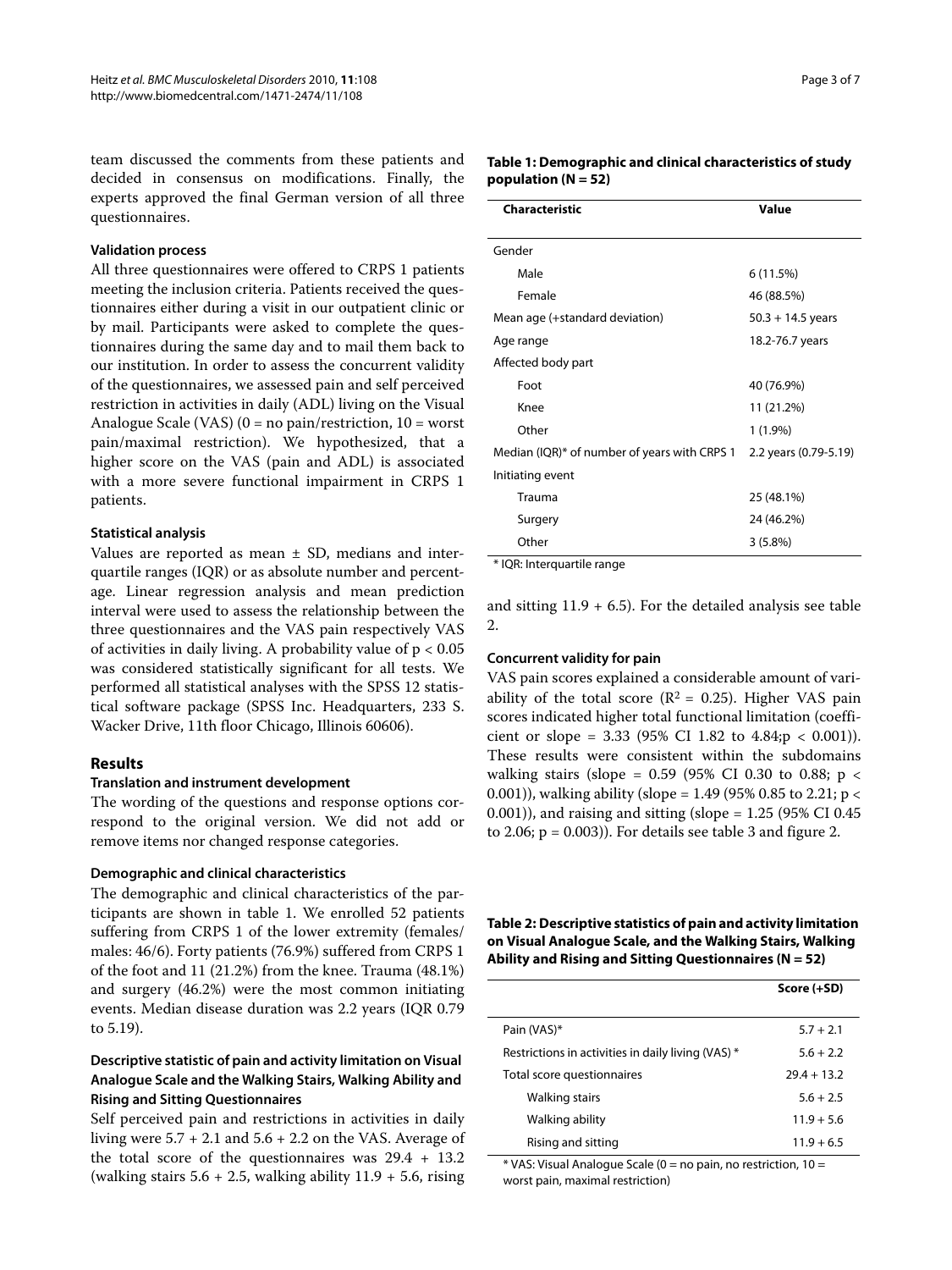**Table 3: Concurrent validity compared with pain (Visual Analogue Scale) (N = 52)**

| <b>Domain</b>      | Slope * | 95%CI         | p-Value | R <sup>2</sup> |
|--------------------|---------|---------------|---------|----------------|
| Walking stairs     | 0.59    | $0.30 - 0.88$ | < 0.001 | 0.25           |
| Walking ability    | 1.49    | 0.85-2.12     | < 0.001 | 0.31           |
| Rising and sitting | 1.25    | $0.45 - 2.06$ | 0.003   | 0.17           |
| Total score        | 3.33    | 1.82-4.84     | < 0.001 | 0.25           |

\* indicating strength of association between Visual Analogue Scale scores and questionnaire domains (from regression analysis)

#### **Concurrent validity for activities in daily living**

VAS ADL scores explained a substantial amount of variability of the total score ( $R^2 = 0.37$ ). Higher VAS ADL scores indicated higher total functional limitation (slope  $= 8.77$  (95% CI 2.32 to 5.04;  $p < 0.001$ )). These results were consistent across the subdomains walking stairs (slope = 1.43 (95% CI 0.51 to 0.99;  $p < 0.001$ )), walking ability (slope = 2.61 (95% CI 1.10 to 2.23; p = < 0.001)) and raising and sitting (slope = 4.47 (95% CI 0.50 to 2.03;  $p <$  $(0.02)$ ).

For details see table 4 and figure [3.](#page-5-1)

## **Discussion**

## **Main findings**

We successfully translated the Walking Stairs, Walking Ability and Rising & Sitting Questionnaires into German. Assessing its concurrent validity we found that the German instrument adequately represents activity limitations in daily living and pain in patients with CRPS 1 of the lower extremity. Score values were positively correlated with VAS values for pain and activities in daily living. The correlation of the total score of the three questionnaires was better with VAS ADL than VAS pain. We hypothesize that this difference can be explained by the fact, that pain is a different construct than activity [[16\]](#page-6-10).

The translation process itself had no issues of concern, all forward and backward translations were consistent with each other and with the original version. We followed the rigorous translation method proposed by Wild et al. [[15\]](#page-6-9), which consisted of a forward and backward translation by professional translators, and by a consensus meeting between researchers. By applying this robust methodology we ensured that the content, integrity and essence of the questionnaires items are maintained and expressed clearly and accurately from one language to another.

#### **Strength and limitations**

To our knowledge, this is the first German translation and external validation of the original Dutch version of the Walking Stairs, Walking Ability and Rising & Sitting Questionnaires allowing the standardized measurement of activity limitations of patients suffering from CRPS 1 of the lower extremity. Another strength is the methods we applied to derive the translated version of the three questionnaires. Our study also has some limitations. First, since diagnosis of CRPS 1 is still a matter of debate our sample might not be representative for a larger CRPS 1 population. The diagnosis of CRPS 1 is based on clinical findings (including sensory, autonomic, motor and trophic changes) and the fulfilment of established diagnostic criteria [\[17\]](#page-6-11). We only included patients fulfilling the criteria established by the International Association for the Study of Pain (IASP) [[18\]](#page-6-12) in all participants. However, these IASP criteria have been criticized because they are symptom based and show a low specificity [\[19](#page-6-13)]. Second, unlike the upper extremities, an instrument for lower extremities was not available to assess the criterion validity of the three questionnaires. Therefore, we had to validate them by assessing the concurrent validity in respect of self reported activity limitations in daily living and pain. However, the correlation between pain and activity level is known to be low in chronic musculoskeletal disability (e.g. [[20](#page-6-14)]). In addition, we are not aware that the reliabil-ity and validity for measuring activity limitations with the VAS have been studied. These considerations also limit the quality of this study. Third, a further limitation might be the fact that we did not look at content validity by coding to the International Classification of Functioning, Disability and Health (ICF), expert content or other CRPS 1 constructs.

## **Implications for practice**

This validated German version will help to determine the disability of patients suffering from CRPS 1 of the lower extremity in German speaking countries in clinical practice as well as in research. This is important, if these questionnaires will be used to document follow up in longitudinal studies or intervention studies [[21\]](#page-6-15). In addition, it allows a comparison of the results of studies from different origins. In particular, the German versions of the German Walking Stairs, Walking Ability and Rising and Sitting Questionnaires allow us now to collect data for the Swiss CRPS 1 cohort study [\[21](#page-6-15)] and to compare the results with our Dutch collaborators within the TREND consortium (Trauma RElated Neuronal Dysfunction, [http://www.trendconsortium.nl\)](http://www.trendconsortium.nl).

Investigators in German-speaking countries now have the possibility to assess physical activity and limitations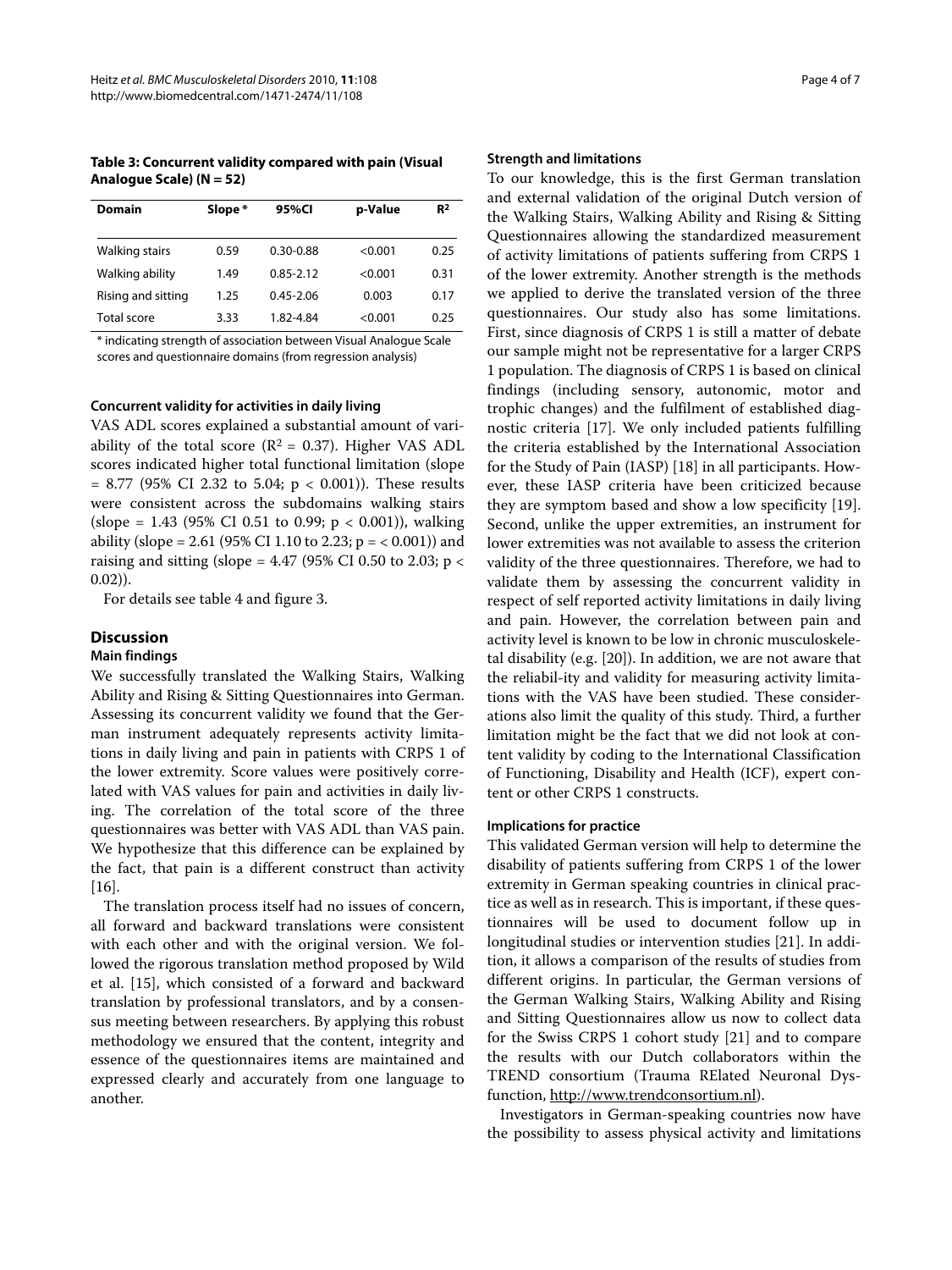Heitz et al. BMC Musculoskeletal Disorders 2010, **11**:108 http://www.biomedcentral.com/1471-2474/11/108

<span id="page-4-0"></span>

in daily living in patients with CRPS 1 of the lower extremity.

## **Conclusions**

Our study demonstrates a sufficient concurrent validity for the German versions of the Walking Stairs, Walking Ability and Rising and Sitting Questionnaires for the use

| Information about patients' disability can be used to |  |  |  |
|-------------------------------------------------------|--|--|--|
| enhance clinical decision making and to observe the   |  |  |  |
| course of the condition.                              |  |  |  |

| Table 4: Concurrent validity compared with ADL (Visual Analogue Scale) (N = 52) |  |  |
|---------------------------------------------------------------------------------|--|--|
|                                                                                 |  |  |

| <b>Domain</b>      | Slope * | 95%Cl         | p-Value | R <sup>2</sup> |
|--------------------|---------|---------------|---------|----------------|
| Walking stairs     | 1.43    | $0.51 - 0.99$ | < 0.001 | 0.43           |
| Walking ability    | 2.61    | 1.10-2.23     | < 0.001 | 0.45           |
| Rising and sitting | 4.74    | $0.50 - 2.03$ | 0.002   | 0.13           |
| Total score        | 8.77    | 2.32-5.04     | < 0.001 | 0.37           |

\* indicating strength of association between VAS scores and questionnaire domains (From regression analysis)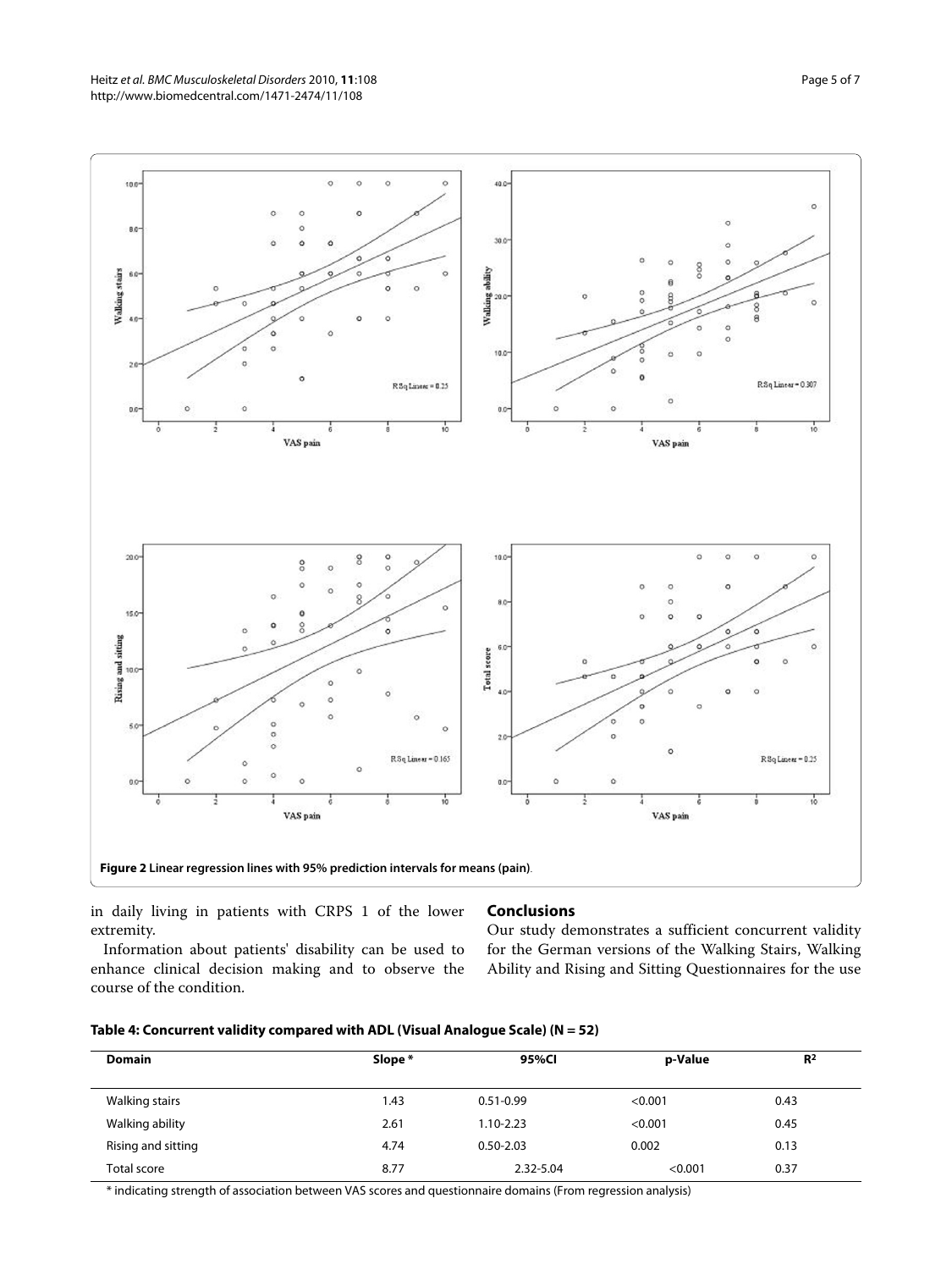Heitz et al. BMC Musculoskeletal Disorders 2010, **11**:108 http://www.biomedcentral.com/1471-2474/11/108

<span id="page-5-1"></span>

in clinical practice as well as research. We would like to propagate their use in clinical practice and research alike.

#### **Competing interests**

The authors declare that they have no competing interests.

#### **Authors' contributions**

All authors participated in the study design. FB and LMB drafted the protocol and the manuscript. CH and AL assisted in patient recruiting. RK and FB obtained funding. CH, AGHK, RSGMP and JM critically reviewed the protocol and the manuscript.

#### **Acknowledgements**

We are indebted to the Wolfermann-Nägeli Foundation and the Paul Schiller Foundation in Zurich, Switzerland for the generous financial support. Dr Bachmann's work (grants no. 3233B0-103182 and 3200B0-103183) was supported by the Swiss National Science Foundation. The author's would like to thank the TREND consortium for the collaboration

#### **Author Details**

1Department Physiotherapy, Balgrist University Hospital, Zurich, Switzerland, 2Horten Centre for patient oriented research, University of Zurich, Zurich, Switzerland, 3Department of Physical Medicine and Rheumatology, Balgrist University Hospital, Switzerland, 4Clinical Epidemiology and Medical Technology Assessment, University Hospital Maastricht, Maastricht, Netherlands, 5Department of Anaesthesiology, VU University Medical Center, Amsterdam, Netherlands, 6TREND (Trauma Related Neuronal Dysfunction) consortium http://www.trendconsortium.nl/home-en, 7EMGO Institute for Health and Care Research (EMGO), VU University Medical Center, Amsterdam, Netherlands, 8Department of Neurology, Leiden University Medical Center, Leiden, Netherlands and 9Department of General Practice, AMC University of Amsterdam, Amsterdam, Netherlands

#### Received: 30 July 2009 Accepted: 1 June 2010 Published: 1 June 2010

#### **References**

<span id="page-5-0"></span>1. Bruehl S, Harden RN, Galer BS, Saltz S, Backonja M, Stanton-Hicks M: Complex regional pain syndrome: are there distinct subtypes and sequential stages of the syndrome? Pain 2002, 95(1-2):119-124.